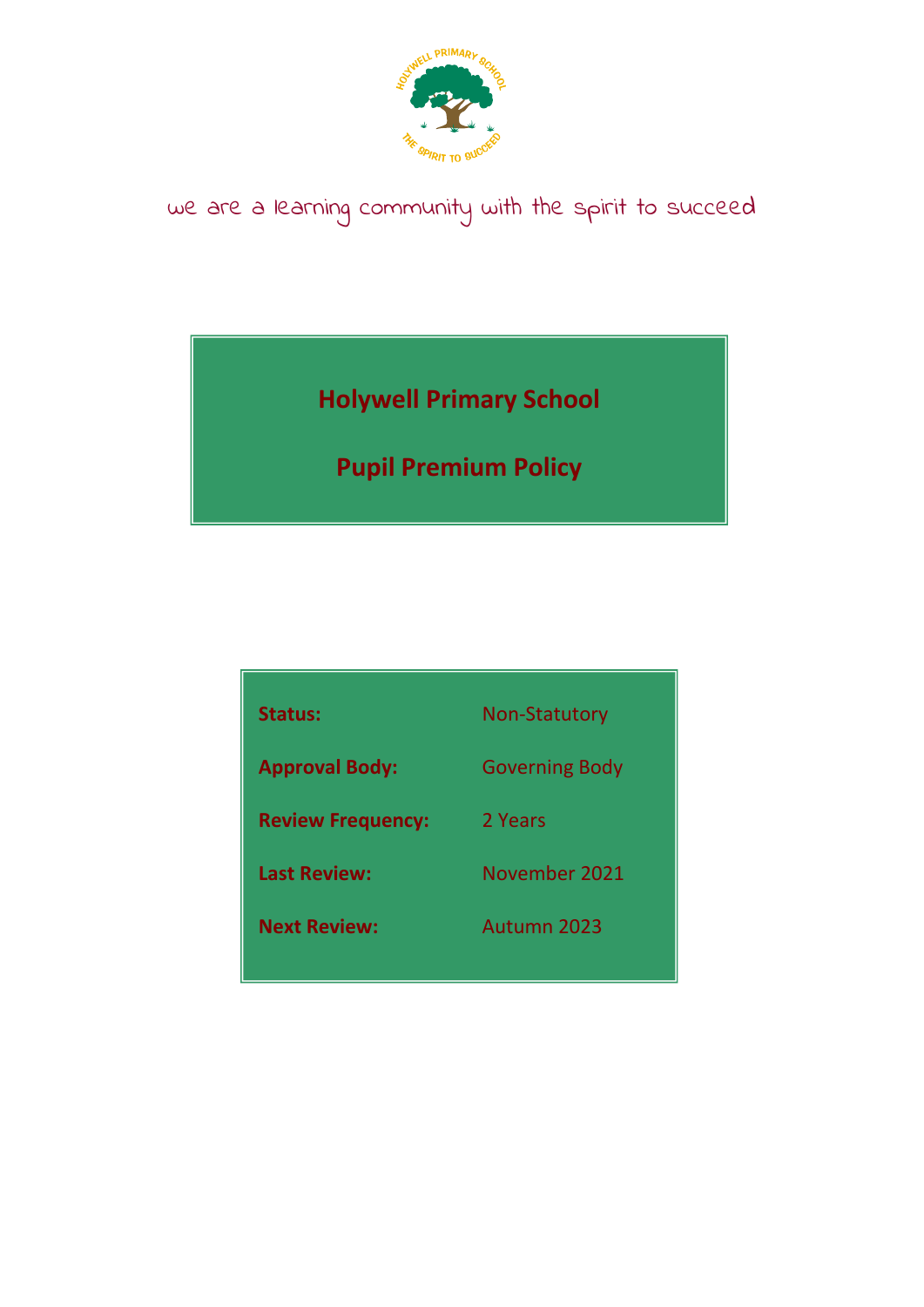

# **Pupil Premium Policy**

#### **1. Introduction**

The DfE has given us the freedom to use the Pupil Premium as we see fit, based upon our knowledge of our pupil needs.

*'It is for schools to decide how the Pupil Premium, allocated to schools per FSM pupil, is spent, since they are best placed to assess what additional provision should be made for the individual pupils within their responsibility.'* 

However, we are accountable for the use of this additional funding.

#### **2. The Pupil Premium**

The Pupil Premium is additional funding which is allocated to schools on the basis of the number of pupils who have been eligible for free school meals (FSM) at any point over the last six years (known as 'Ever 6 FSM'). The Pupil Premium is aimed at addressing the current underlying inequalities which exist between children from disadvantaged backgrounds and their more affluent peers.

The Pupil Premium also provides funding for children who have been looked after continuously for more than six months and the children of service personnel.

#### **3. Purpose of the Pupil Premium policy**

The purpose of this policy is to outline how we will ensure that the Pupil Premium allocated to us has an impact on narrowing the attainment gaps which currently exist between our disadvantaged pupils and their peers.

As a school in receipt of Pupil Premium funding, we are accountable to our parents and school community for how we are using this additional resource to narrow the achievement gaps of our pupils. New measures have been included in the performance tables published annually on a national level. They capture the achievement of disadvantaged pupils covered by the Pupil Premium.

We are aware that under The School Information (England) (Amendment) Regulations 2012, Schedule 4 there is specified information which has to be to be published on a school's website.

Section 9 of this regulation requires schools to publish *'The amount of the school's allocation from the Pupil Premium grant in respect of the current academic year; details of how it is intended that the allocation will be spent; details of how the previous academic year's allocation was spent, and the effect of this expenditure on the educational attainment of those pupils at the school in respect of whom grant funding was allocated'.*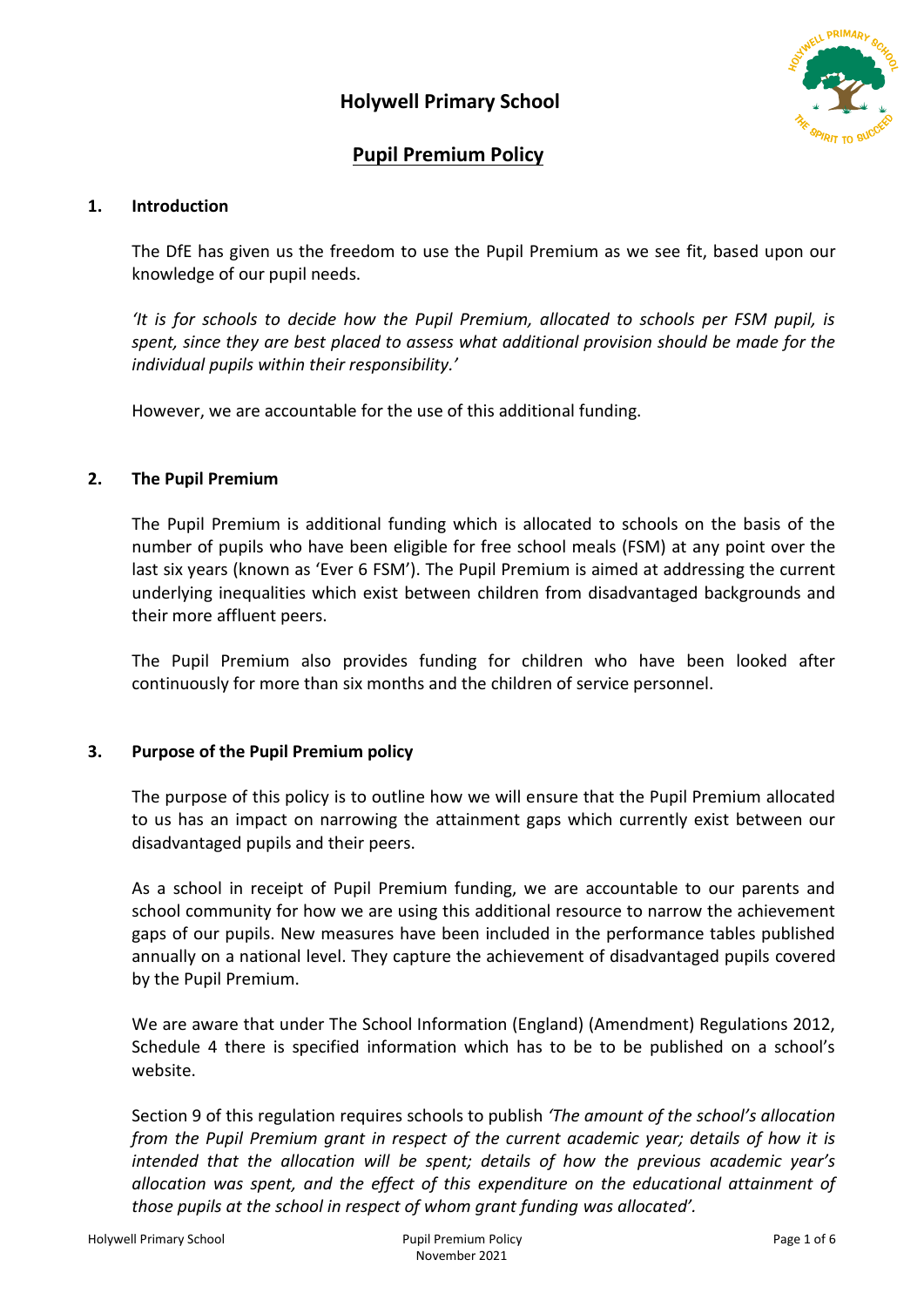Through this policy we shall publish the above information. In meeting this requirement we will observe our continuing responsibilities under the Data Protection Act 2018, so that individuals or groups of individuals, including children funded through the Service Premium cannot be identified.

#### **3. How we will make decisions regarding the use of the Pupil Premium**

In making decisions on the use of the Pupil Premium we will:

- Ensure that Pupil Premium funding allocated to our school is used solely for its intended purpose. We also recognise that the Direct Schools Grant (DSG) has an element of deprivation funding included in it to address the attainment of our disadvantaged pupils.
- $\bullet$  Use the latest evidence based research<sup>1</sup> on proven strategies which work to narrow the attainment gaps and adapt these as necessary to meet the needs of our pupils.
- Be transparent in our reporting of how we have used the Pupil Premium, so that our parents, interested stakeholders and Ofsted are fully aware of how this additional resource has been used to make a difference.
- Encourage take up of FSM by working proactively with our parents and carers in a sensitive and supportive manner and to remove any potential barriers or stigma attached to claiming FSM. In doing so, we also recognise the vital role that parents and carers play in the lives of their children.
- Be mindful of the fact that eligibility and take up of FSM does not equate with pupils being considered to be of 'low ability' because of their social circumstances.
- Ensure there is robust monitoring and evaluation in place to account for the use of the Pupil Premium, by the school and governing body.
- Recognise the fact that FSM pupils are not an homogeneous group and cover a wide range of needs. As such the strategies we use to raise attainment will take these group and individual needs fully into account.
- Use high quality teaching and learning as the preferred way to narrow the gaps in attainment in the first instance. We will also use high quality interventions with proven evidence of impact to assist our pupils who need additional support in a time limited way.
- Use the Pupil Premium for all year groups not just those taking examinations at the end of the year.

<sup>&</sup>lt;sup>1</sup> Such as The Sutton Trust - Education Endowment Foundation, Teaching and Learning Toolkit

http://educationendowmentfoundation.org.uk/toolkit/ which is regularly updated & The Institute of Effective Education at

University of York, https://www.york.ac.uk/iee/, which researches 'what works' in teaching and learning and promotes the use of evidence in education policy and practice. The two Ofsted reports – 'Pupil Premium', 20th September 2012,

http://www.ofsted.gov.uk/resources/pupil-premium and the latest 11th February 2013, 'The Pupil Premium: How schools are spending the funding successfully to maximise achievement' www.ofsted.g[ov.uk/resources/pupil‐premium‐how‐schools‐are](http://www.ofsted.gov.uk/resources/pupil‐premium‐how‐schools‐are-spending‐funding‐successfully‐maximise‐achievement)-

spending-funding-successfully-maximise-achievement are examples of the research evidence and case studies of best practice which we use.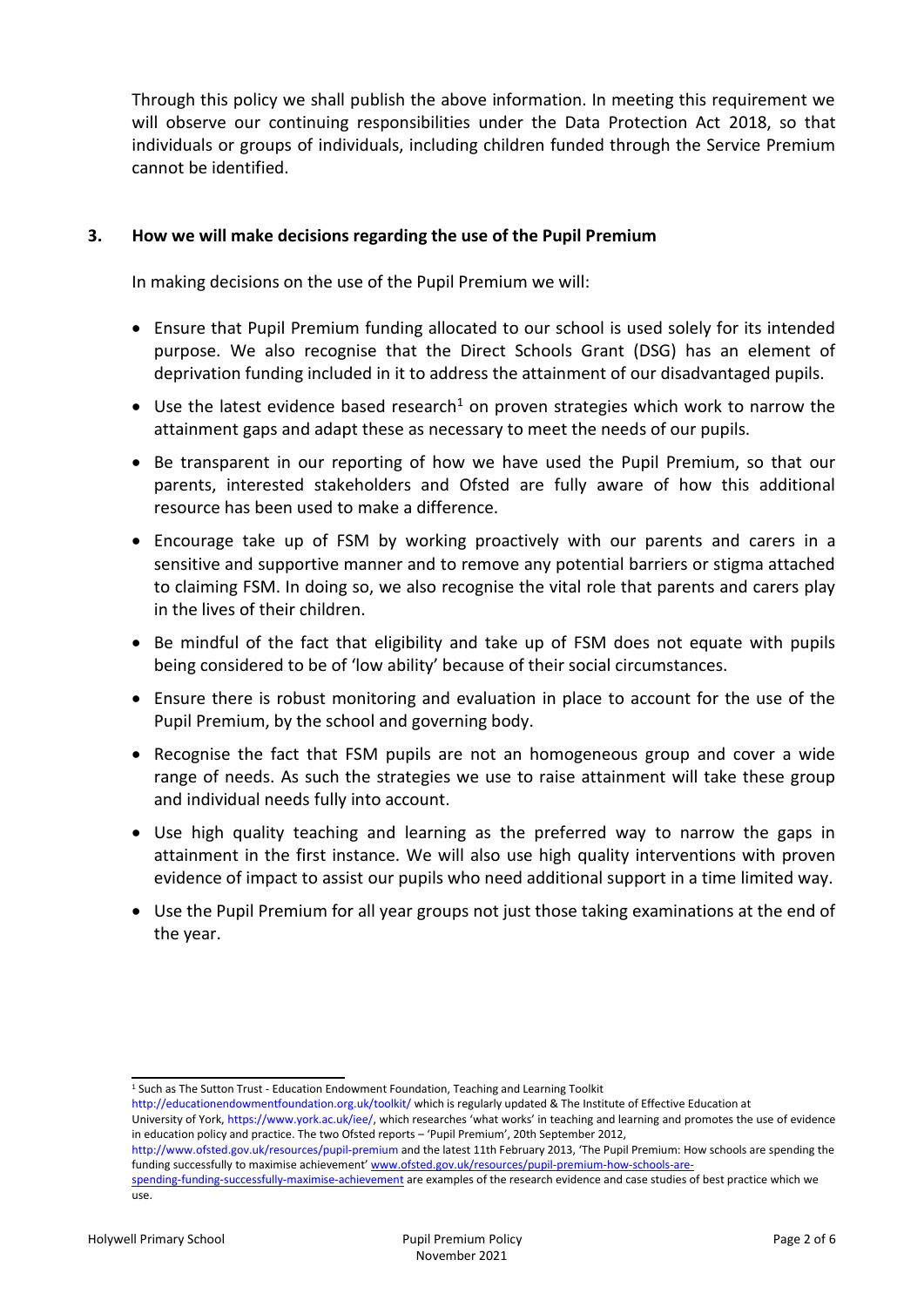# **4. Development of the policy**

This policy has been developed in consultation with our pupils, staff, governors and parents and carers. It is part of our commitment to reducing inequalities in outcomes and promoting the inclusive nature of the work we do at our school.

In developing this policy we have taken into account our statutory responsibilities in meeting the requirements of the Equality Act 2010. The Equality Act 2010 requires us as a public organisation to comply with the Public Sector Equality Duty (PSED) and two specific duties. Further information is available in our school's Equality Single Equality Scheme. The overlap with our Equality Scheme is in relation to how we are meeting the needs of our pupils who are covered under the 'protected characteristics' of the Equality Act. Some of these pupils, especially minority ethnic, English is an additional language, Special Educational Needs and pupils with disabilities can suffer from higher rates of disadvantage and therefore can have higher rates of eligibility for FSM. Where this is the case, we shall take these additional needs into account.

When developing this Pupil Premium Policy, we have also taken into account the Ofsted Inspection Framework 2012, which places a strong focus on improving the learning and progress of different groups and on narrowing gaps in standards. We also note that Ofsted has a statutory duty to report on the outcomes and provision for pupils who are disabled and those who have special educational needs.

#### **5. Links to other policies and documentation**

Although this policy is the key document outlining our approach to narrowing the gaps in attainment and achievement for our disadvantaged pupils, we will, however ensure that information about our responsibilities under the Equality Act 2010 for other pupils for whom narrowing the gap remains an issue but are not covered by the Pupil Premium, are also included in key documents such as our school development plan, self-evaluation review, the school prospectus, school web site and newsletters.

There will also be references to disadvantaged pupils in our behaviour, admissions, SEN and anti-bullying policies, as well as minutes of meetings involving governors, the whole staff, and the senior leadership team and school council.

#### **6. Roles and responsibilities**

We expect all members of our school community, particularly staff and governors to be committed to raising standards and narrowing the attainment gaps for our pupils.

#### **The Headteacher and Senior Leadership Team**

The Headteacher and all member of the Senior Leadership Team are responsible for implementing this policy. They will ensure that all staff are aware of their responsibilities in narrowing the gaps of our pupils. They will also ensure that staff are given appropriate support and relevant professional development opportunities to accelerate pupil's progress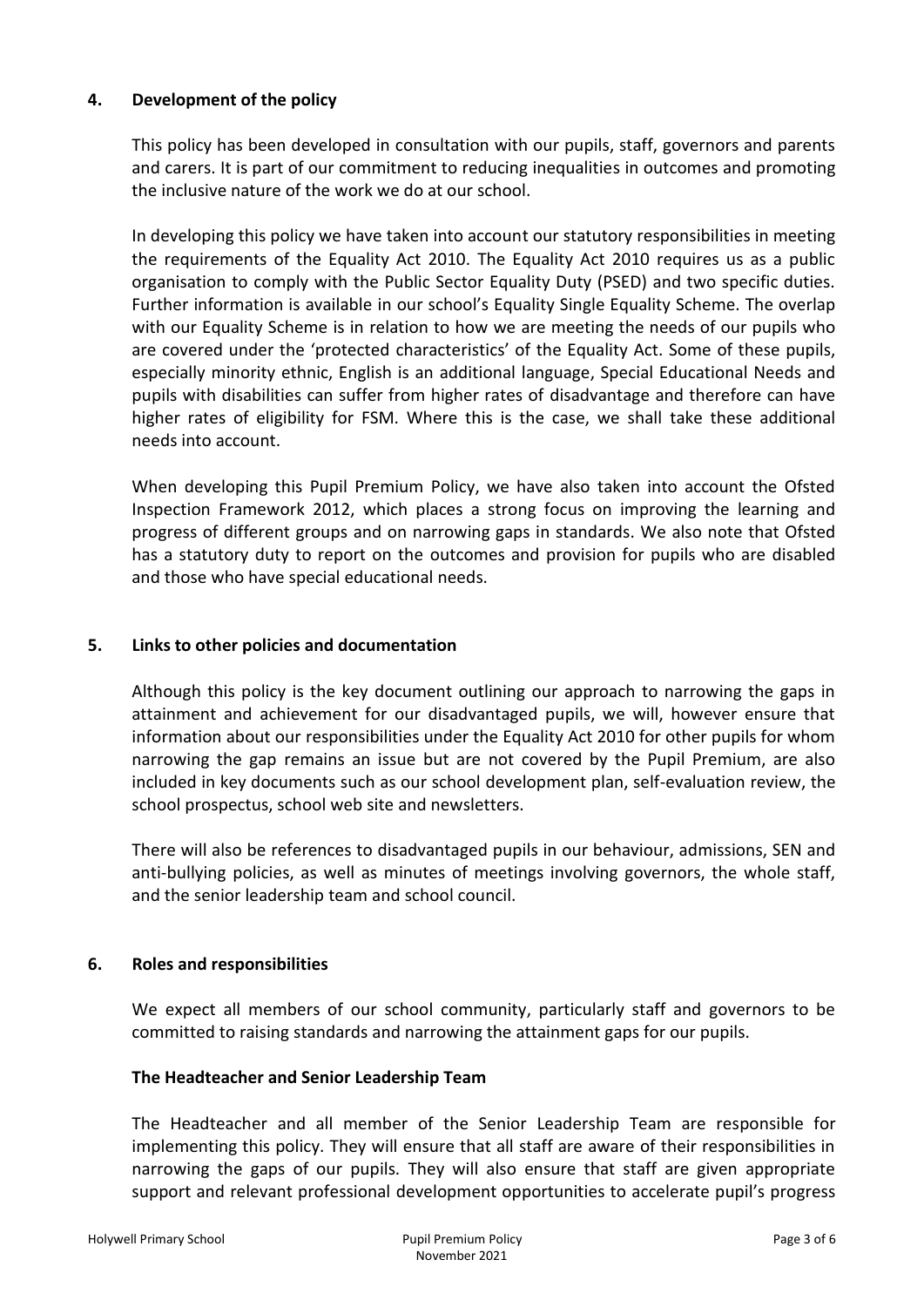and attainment. Through performance management arrangements, they will make sure narrowing the gaps is a priority area of focus for the school.

It will be the responsibility of the Head, in conjunction with the Governor with responsibility for Pupil Premium, to include the following information in the annual Inclusion Report to Governors:

- the progress made towards narrowing the gap, by year group, for disadvantaged pupils
- an outline of the provision that has been made since the last annual report
- an evaluation of the cost effectiveness, in terms of the progress made by the pupils receiving a particular provision, when compared with other forms of support

The Headteacher has day to day responsibility for coordinating the implementation of this policy and monitoring outcomes. He has expert and informed knowledge of evidence based research of 'what works' and 'how' this works in narrowing the gaps. He knows how to customise this research to fit the needs of our pupils and school context.

The School Bursar will monitor the use of the Pupil Premium on a monthly basis to track the allocation and use of Pupil Premium funding. She will also check to see that it is providing value for money.

#### **Teaching and Support Staff will:**

- maintain the highest expectations of all pupils and not equate disadvantage of circumstance with 'low ability',
- promote an inclusive and collaborative ethos in their classrooms which enable pupils from disadvantaged backgrounds to thrive,
- plan and deliver curricula and lessons to a high standard and support the acceleration of progress in learning, so that gaps can be narrowed and improvements maintained,
- support disadvantaged groups of pupils in their class through differentiated planning and teaching, especially for those who find aspects of learning difficult and are in danger of falling behind,
- keep up to date with teaching strategies and research, which have proven track record in narrowing the gaps in attainment and achievement.

We will provide opportunities for staff to engage in a range of professional development opportunities suited to their particular needs and role. This will support them in implementing successful strategies to accelerate progress of pupils and narrow the gaps.

#### **Governing body**

Our Governing Body has an important role in ensuring our school complies with legislation and that this policy, along with its specific stated actions for narrowing the gaps, is implemented. It will appoint a Governor with responsibility for Pupil Premium, who will monitor the implementation of this policy and, in conjunction with the Headteacher, report on its implementation as part of the annual Inclusion Report to the Governing Body.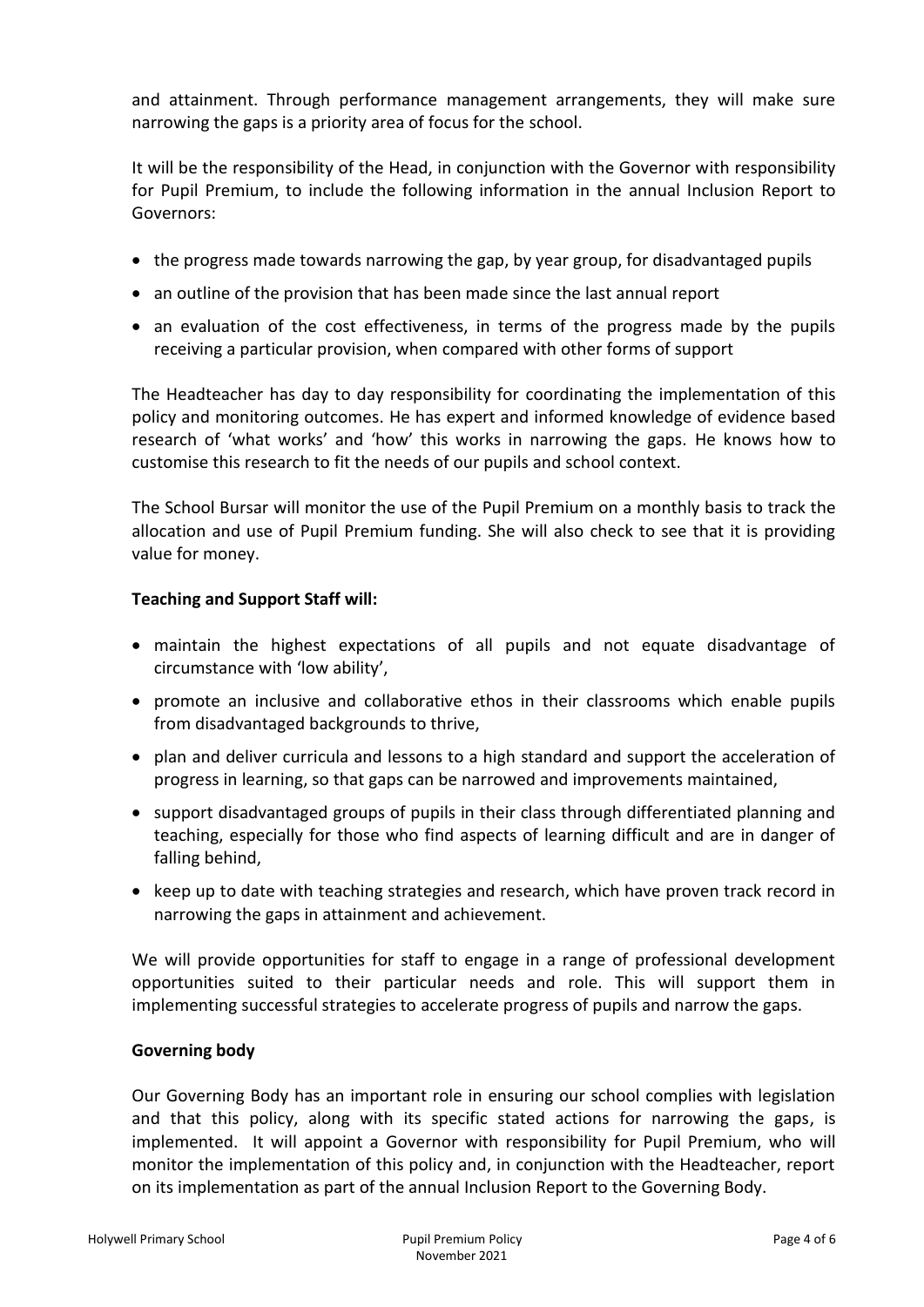Our Governing Body will at least termly, keep our work in narrowing the gaps under review so that they can monitor the use of the Pupil Premium. In monitoring and evaluating the work of the school in relation to the Pupil Premium, the Governing Body will take into account a range of information, including quantitative (data on progress and attainment) and qualitative (case studies, views, surveys etc.) data as evidence of impact.

At the end of the academic year, our Governors will ensure that there is an annual statement to parents on how the Pupil Premium funding has been used to address the issue of narrowing the gaps in our school and the impact this has had.

#### **7. Monitoring and review**

Our work in relation to the Pupil Premium will be reviewed on a termly basis to ensure it is having the intended impact in narrowing the gaps. This will allow us to make adjustments if particular strategies are not working well, rather than leaving things to the end of the year.

Our Pupil Premium Policy will be reviewed every two years, or sooner if required and adjustments will be made to it according to the impact the school is having in narrowing the gaps. It will also take into consideration the increased funding that becomes available under the Pupil Premium Grant.

We recognise the importance of context and will evaluate new strategies as robustly as possible to ensure that the approaches we are using have the desired effect. In order to do this effectively, we will where relevant, undertake ongoing evaluations of the strategies we are using, such as that outlined in The DIY Evaluation Guide provided by the Education Endowment Foundation<sup>2</sup>.

Our review will involve staff, pupils, governors and parents and carers.

#### **8. Disseminating the policy**

This Pupil Premium policy along with the details of actions will be published:

- on our website (with paper copies available on request in the school office)
- in the staff handbook and as part of induction for new staff
- included in the termly newsletters for parents and carers
- as a summary in the school brochure

We will also use other methods and occasions such as parents' evenings and assemblies, as appropriate to share information about the Pupil Premium.

<sup>&</sup>lt;sup>2</sup> [http://educationendowmentfoundation.org.uk/uploads/pdf/EEF\\_DIY\\_Evaluation\\_Guide\\_\(2013\).pdf](http://educationendowmentfoundation.org.uk/uploads/pdf/EEF_DIY_Evaluation_Guide_(2013).pdf) January 2013.